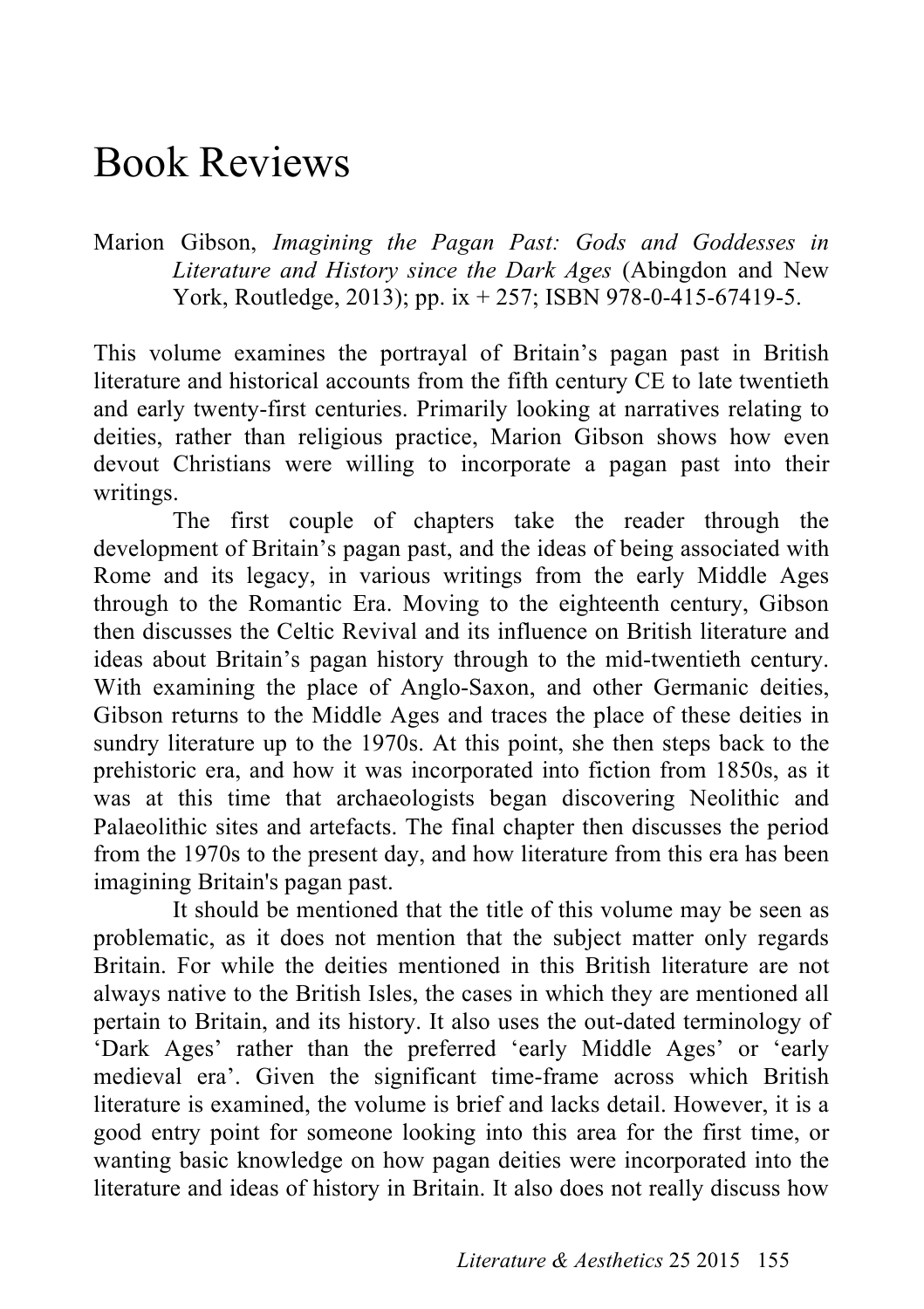these pagan deities in the literature have affected people personally, or have shaped the religious landscape. Indeed, Gerald Gardner, father to the modern pagan religion Wicca and his work are discussed, but how Wicca, and the work of similar modern Pagan leaders, has affected the religiospirituality of contemporary individuals and groups is not.

This volume would be of great use as a starting point for someone researching the inclusion of paganism in literature at any point during the vast time-frame it covers. It would be recommended to undergraduates, and also anyone with a beginner's interest in the area.

> Lauren Bernauer University of Sydney

William E. Arnal, Willi Braun and Russell T. McCutcheon, editors, *Failure and Nerve in the Academic Study of Religion: Essays in Honor of Donald Wiebe* (Sheffield, UK, Equinox, 2012); pp. xii + 243; ISBN 978-1-84553-898-9.

Referring to Wiebe's "thesis that the academic study of religion suffers from a failure of intellectual nerve", the editors and "contributors to this volume", while not accepting every facet of Wiebe's argument, "all share the view that conceptualizing religion as an element of the mundane world of human doings is the first requirement of a public inquiry into the history and function of religion" (p. vii). Wiebe's famous thesis is reprinted in this book, and has him arguing against the re-establishing of a role for theology in Religious Studies, which "constitutes a rejection of the scientific/academic goals it originally espoused" (p. 7). Recognising that a 'little c' confessional approach can also come from non-exclusivist adherents, he asserts that assuming the existence of God/gods is incompatible with a proper academic study of religion (pp. 8-10). Wiebe goes on to rightfully dismiss the attitude that Studies in Religion should be descriptive only (pp. 13-16). Indeed, there has as yet been no cogent argument against the explanatory and evaluative approaches. While not necessarily of interest to all scholars, particularly those who espouse postmodernism, these are certainly not wholly irrelevant. In fact, such approaches are already used by secular philosophers of religion  $-$  a field dominated by theists. Finding that much of the work done in Religious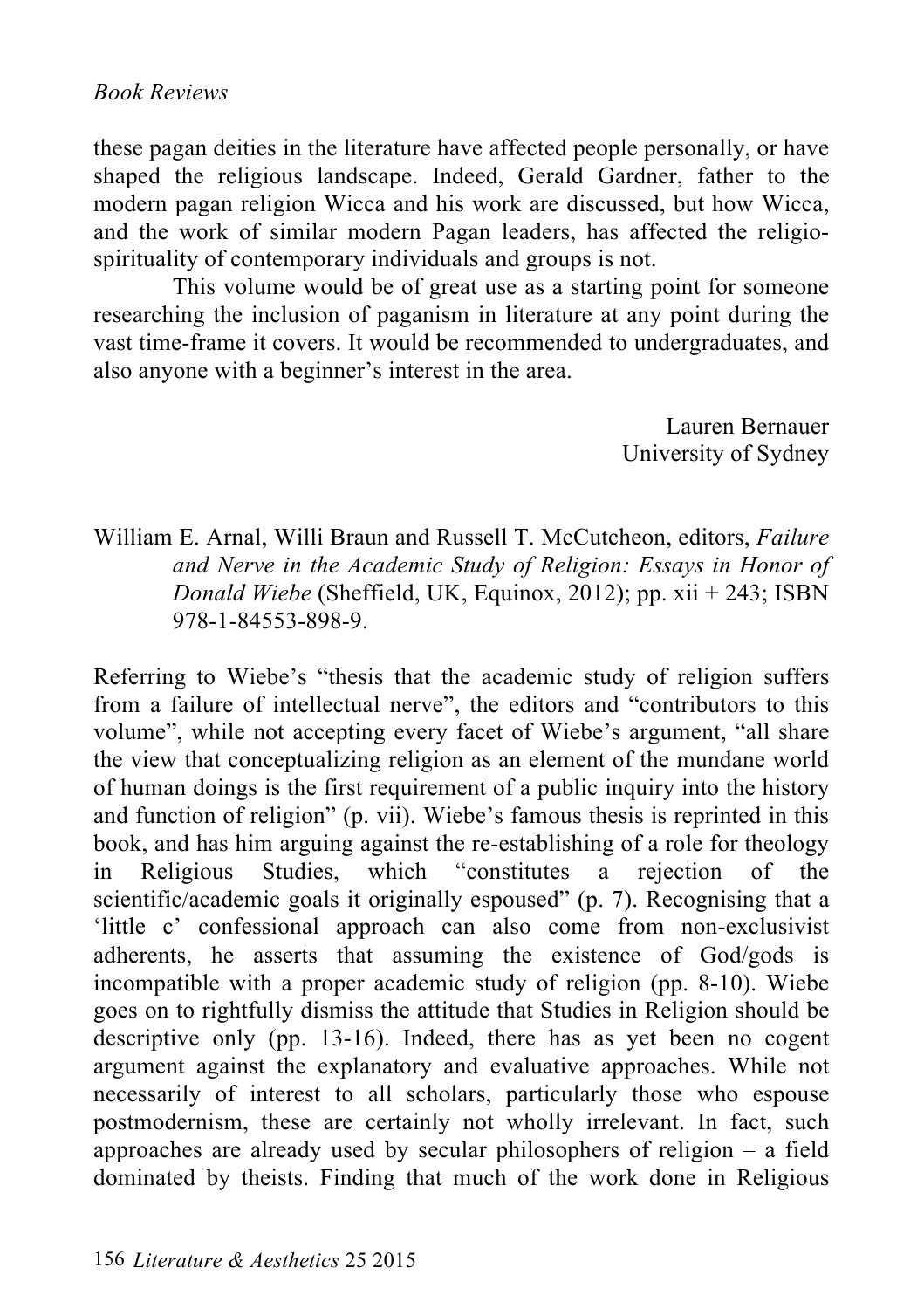Studies departments is crypto-theology, even unashamedly so, Wiebe goes on to "reiterate here that theology, when it commits itself to the existence of the Ultimate, constitutes a form of religious thought that can only "infect" the academic study of religion and not complement it" (pp. 26-27).

An ally is found in Luther Martin, who praises the use of 'methodological atheism' in studying religion, and hails Wiebe's efforts as strengthening our field (pp. 3-5). This *Festschrift* of sorts continues with a series of chapters meant to describe some 'general failures' of nerve in the academic study of religion. The first chapter proper actually has Matthew Day disagreeing considerably with Wiebe, asserting that it is the lack of evaluating the claims made by the religious that "unites the hopelessly disjointed field of religious studies", and haughtily declaring that "attending to "the truth of religion" is largely irrelevant for any academic study of religion worth having" (p. 34). Day invokes an example concerning the British conflicts with the Swazi in the 1930's, focussing on religious claims made by the latter, declaring that "*It simply doesn't matter if this story is true, false, or an outright lie*" (pp. 39-41, emphasis in original), arrogantly assuming that only his intellectual pursuits are worthwhile, whilst ignoring the obvious possibilities that certain historians, psychologists, and philosophers would be keenly interested. His further claim that considering the veridicality of the Swazi claims is to "muddy the waters", is absurd and even anti-intellectual, as if increasing our *knowledge* – especially regarding the truth – were to be considered a bad thing, and not the point of our scholarly existence! Interestingly, such a self-serving attitude can offend believers and non-believers alike.

Chapters more appreciative of Wiebe's approach follow, from feminist scholar Darlene Juschka and Janet Klippenstein, who focuses on the Psychology of Religion. A highlight in the 'general failures' part of the book is the chapter by McCutcheon, who effectively describes cryptotheologians as uncritical and ignorant (pp. 78-79), and advocates an outsider or etic approach, "rather than one that elevates select emic terms or interests to etic status and thus legitimacy" (p. 88). Johannes Wolfart is also supportive, claiming that "practitioners of Religious Studies still habitually suspect each other of hidden agendas", and notes that, in failing to heed Wiebe's warnings against 'small c' confessional theology, we have merely shifted the focus from Christianity, or at least feigned this, through names of university programs such as 'Religions of Late Antiquity' and 'Religion in America' (pp. 102-105).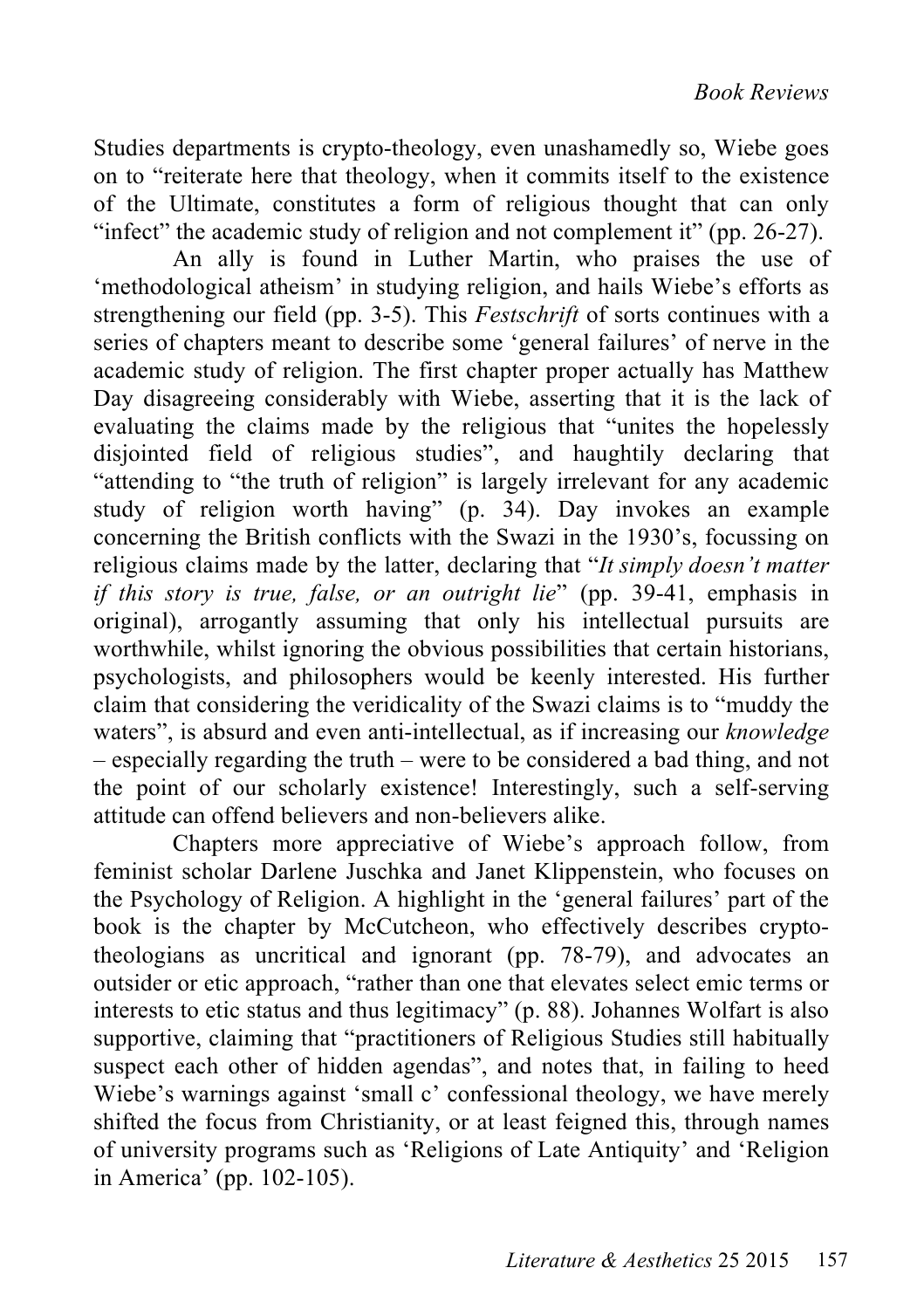## *Book Reviews*

The remaining chapters indicate 'special failures' of nerve. Herbert Berg brilliantly recognises that Islamic studies are not at all immune to crypto-theology, despite the fact that many scholars of Islam are not current or former Muslims (p. 112). He suspects that the heavy focus on Sufism, as the 'genuine' or "nice face of Islam", is political (p. 114), notes that the historical Muhammad looks suspiciously like the Qur'anic Muhammad (p. 116), and bemoans the attitude that descriptivism is virtuous whilst revisionism is allegedly rude and racist (pp. 117-119). Aaron Hughes expresses similar sentiments concerning contemporary Islam, noting a common thought in Islamic Studies which says that the Islams "practiced by the Taliban, Saddam Hussein, Wahhabi and neo-Wahhabi groups – are somehow inauthentic precisely because they stray from a pure, divine, and revealed original message" (pp. 142-143). He boldly describes the field's rejection of "what has now been pejoratively labeled as "Orientalist" approaches (e.g., archaeology, source critical, redaction criticism)", and its preference towards "confessional and descriptive approaches" (pp. 143- 144).

The remaining chapters, by Michel Desjardins, John Parrish, Sarah Rollens, Vaia Touna, and the late T. Nicholas Schonhoffer, broadly discuss failures of nerve regarding Christian Studies, such as how Christian origins often serves a theological agenda, with Schonhoffer wondering why a violent parable in a non-canonical text is rejected as inauthentic, when Jesus was arguably violent himself, and made use of several violent parables in the canonical scriptures (pp. 197-201). Finally, Arnal and Braun present a pseudo-conclusion, which seems largely counter-productive. For example, they claim that by examining the sacred, we make it sacred (pp. 231-232). Surely this can be said of any field of study. They also assert that we ought to leave Religion to the religious, while we study "religious objects", without the reverence traditionally accorded them, which is partly apparent in the names granted to specialist fields (pp. 233-235). Strangely, the expected recommendations failed to eventuate, leaving this reader wondering whether these parting comments and underdeveloped 'conclusion' were altogether necessary. I will continue to be hypercritical towards religious claims, while still happily calling my primary area of focus Philosophy of Religion/s, rather than, say, Philosophy of Some Things That Some People Find Special but That Really Are Not. Nevertheless, *Failure and Nerve* is a useful collection of essays that,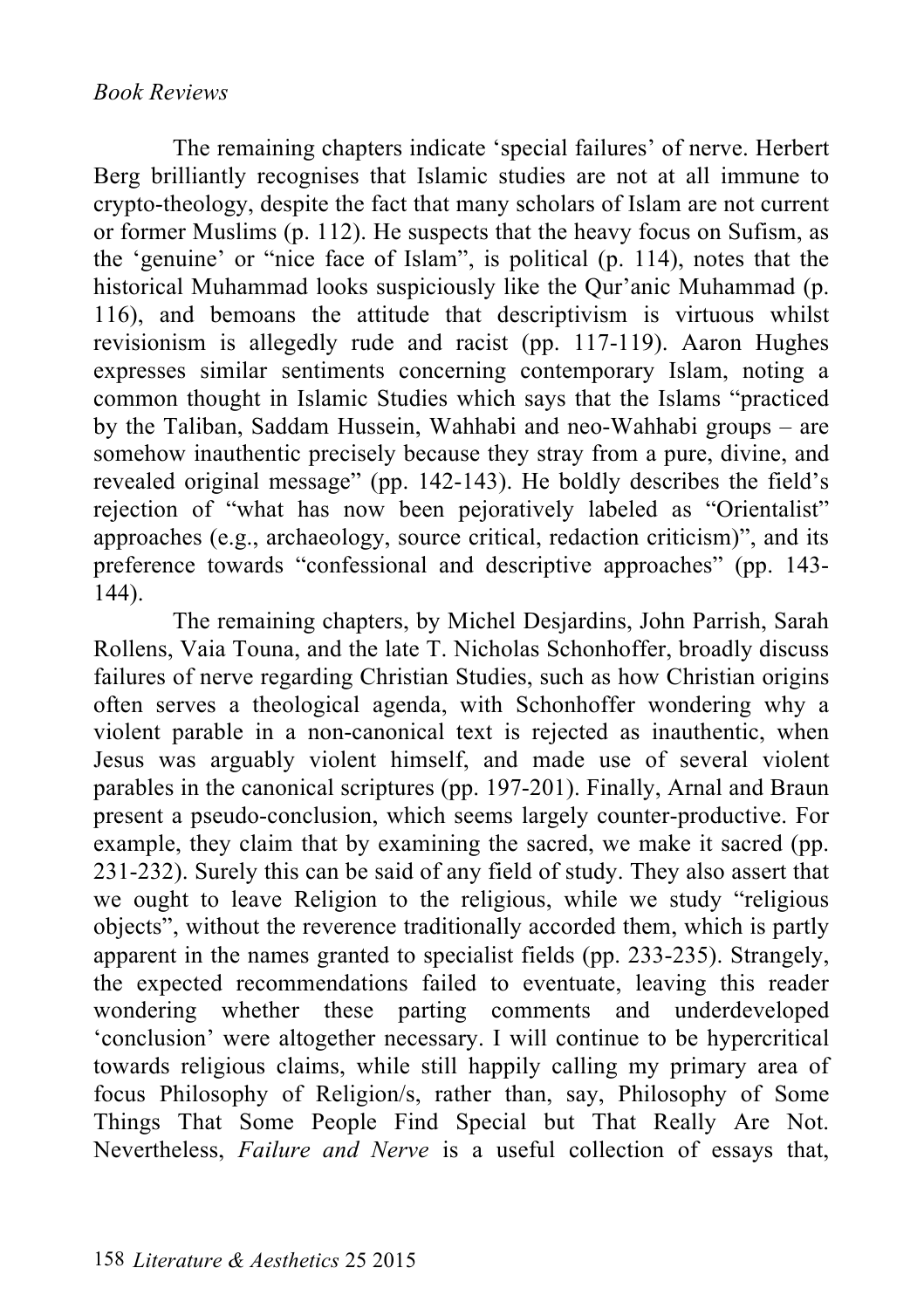together, reveal that there is still work to be done in making Religious Studies a properly objective and scientific discipline.

> Raphael Lataster University of Sydney

Robert MacSwain and Taylor Worley, editors, *Theology, Aesthetics, and Culture: Responses to the Work of David Brown* (Oxford, Oxford University Press, 2012); pp. xiv + 313; ISBN 978-0-19-964682-1.

The legacy of David Brown (Professor of Theology, Aesthetics, and Culture, and Wardlaw Professor at the University of St Andrew's) has, thus far, been embodied in a quintet of works published between 1999 and 2008, namely, *Tradition and Imagination* (1999), *Discipleship and Imagination* (2000), *God and Enchantment of Place* (2004), *God and Grace of Body* (2007), and *God and Mystery in Words* (2008). These were celebrated at a 2010 conference held at the Institute for Theology, Imagination, and the Arts convened by the editors of this volume. Many of the papers delivered at that conference, including seven additional chapters, make up the bulk of the book under consideration; the reason I list the five publications above is because their titles inspired the names of the main sections of this volume, which follow them verbatim. Scholars from various disciplines have contributed chapters on the themes addressed by Brown's books in an attempt to nuance, critique, or advocate his encompassing vision for the meaningful encounter between Christian theology and art and culture. The basis for such an encounter is made explicit by MacSwain's 'Introduction' (pp. 1-10) and is repeated time and again by the contributors, namely, that:

human imagination no less than reason is essential to the theological enterprise; that Scripture is not a fixed text but a manifestation of a living and moving tradition; that revelation is a culturally enmeshed, falliblymediated, and progressively-grasped phenomenon; and that divine action, grace, and truth are to be found outside the Christian Church as well as within, in secular philosophy and other religions no less than through the work of painters, sculptors, writers, composers, musicians, dancers, athletes... $(p. 5)$ 

Not all of the contributors, however, agree with Brown; and whilst his project is much lauded for moving beyond the restricting confines of biblicism to address the world at large from a Christian point of view, nevertheless some of his views remain contentious. For instance, in order to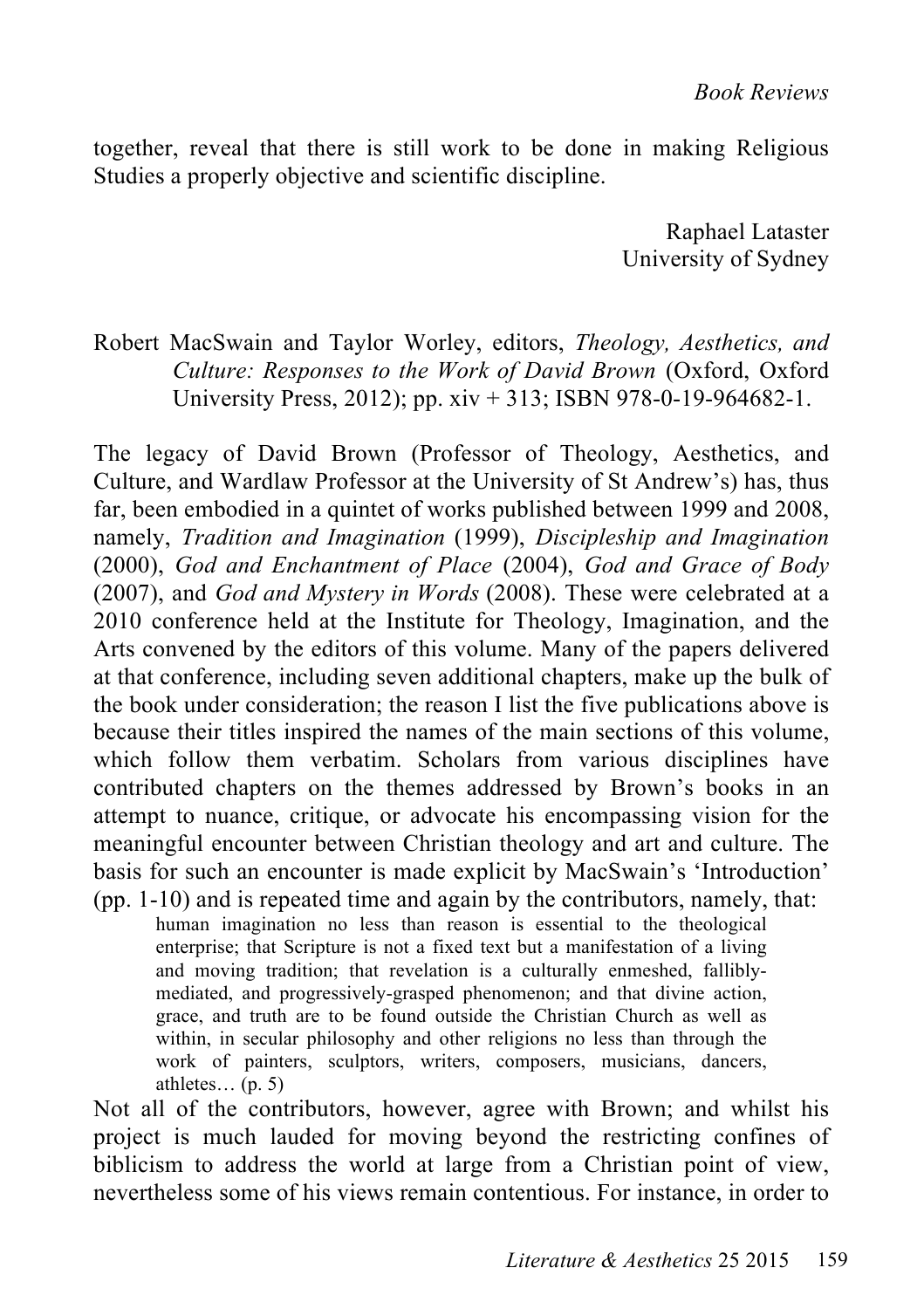offset the narrow biblicism that conditions much Protestant – even some Catholic – theology, Brown argues for the rehabilitation of tradition, and of viewing both scripture and tradition as 'products' of divine revelation. Most traditional Christians would agree with such a view. But in order to make room for a Christian engagement with other religions, Brown also suggests that this revelation can be seen as continuing in Judaism and Islam (p. 16, cf. p. 43); a highly problematic idea given that all three religions contradict each other in their rival claims to disclose the truth concerning God. According to William J. Abraham, Brown's view is based logically on the incarnation of God the Son as Jesus Christ, within which "there was a radical 'divine accommodation' to the relevant context" (p. 17, cf. pp. 31, 39) that is reflected in scripture, tradition, other religions, and, by extension, all other aspects of human cultural activity which are influenced by and imaginatively grasp out towards the divine. All very well and good; but then in order to demonstrate the continuing relevance of the incarnation, Brown overemphasises the humanity of Christ – with references to the ongoing development and change (in order to remain relevant to a changing world) of the Lord's body in its 'post-mortem' state (p. 200), and to a "limited human consciousness remaining" in Christ even after the ascension (p. 294). In response to Brown's comments about change and development in the ascended Christ, Graham Ward argues that in the ascension Christ's humanity "is assumed into the Godhead" (p. 207) and thus "historical existence is assumed into His eternal existence" (p. 209). As a Church historian, I would note that the positions of Brown and Ward seem to oscillate between quasi-Nestorianism and quasi-Monophysitism respectively. The traditional disposition to the incarnational unity-in-diversity in Christ, paradoxically articulated at the council of Chalcedon (in 451 CE) which maintained that he is both God and man in such a way that the properties of his divine and human natures are distinctly preserved in the unity of his personhood, is by-passed here for mere speculation concerning what happens to either nature at various junctures in his divine economy. Traditional Christology asserts that whereas something changes in the quality or intensity of Christ's humanity after his resurrection, nevertheless his humanity is never abolished or diminished; it is not assumed into the Godhead.

I mention traditional Christology only because it represents a 'middle way' that avoids the extremes reached by both Brown and Ward. In any case, the incarnation, for Brown, remains the bedrock for our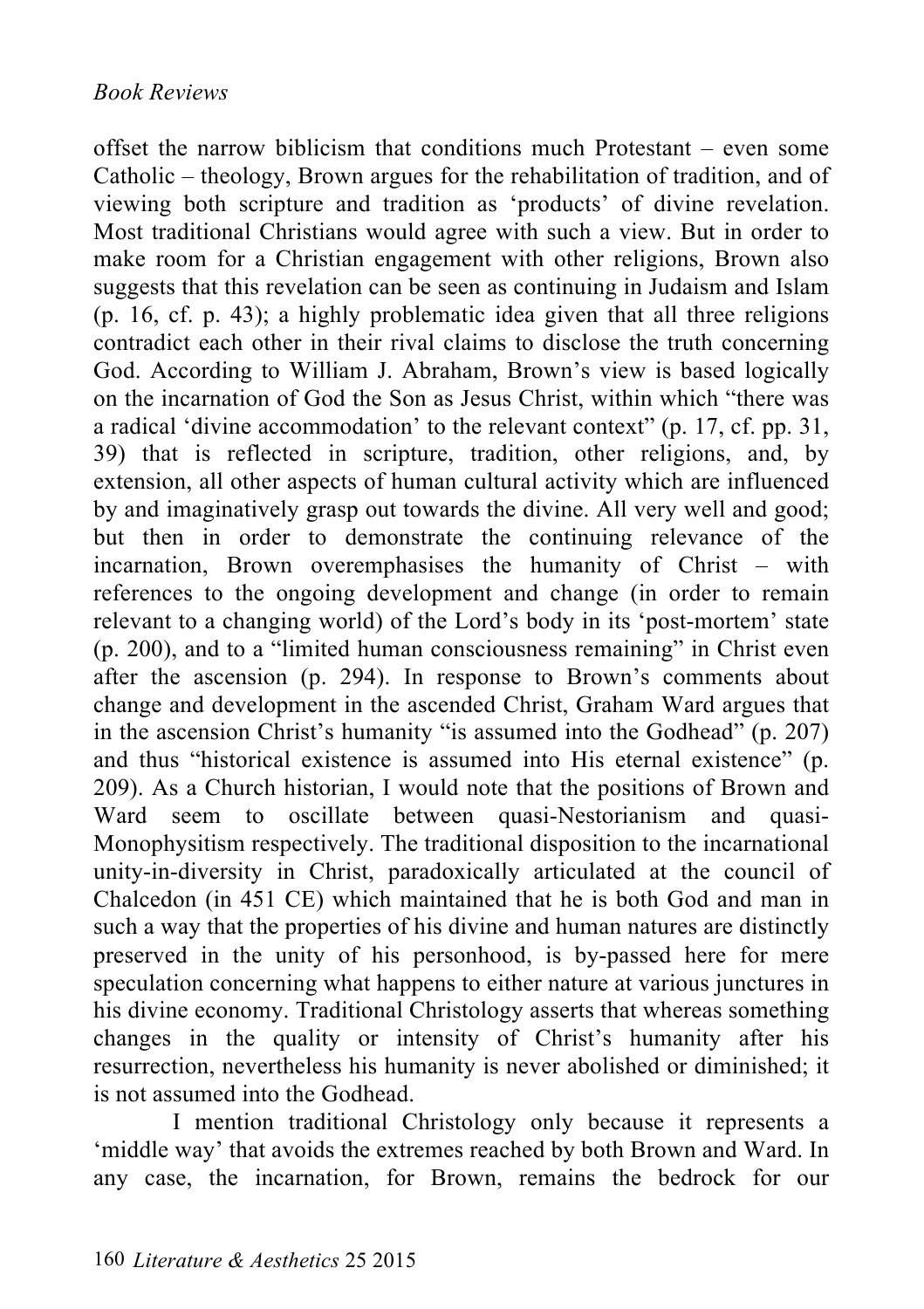imaginative impulse towards God, as reflected, for instance, in hagiography, which Brown describes as fictional tales (pp. 56, 65) that can allow us to have some idea of what it is like to lead a life in imitation of Christ in historical contexts other than Christ's own (p. 55). At the same time, however, Brown advocates the efficacy of prayers to saints as our intercessors before Christ, an inconsistency picked up by Richard Bauckham, who reflects the traditional Protestant rejection of sainthood in his response that fictional figures cannot intercede for anybody (p. 60). Brown, to his credit, tries to overcome this difficulty, but one wonders as to why he did not assert more emphatically the relevance of the lives of the saints and their experience irrespective of the literary 'embellishments' in some of their biographies. This ambivalence towards saints comes up again in Brown's assessment of Orthodox iconography, which, for instance, is criticised as emphasising the transcendence of the figures being portrayed (pp. 94-95, 277) which makes them far too remote to the Christian believer; a point contested by Gordon Graham in his chapter when he affirms that icons have an important place in Orthodox Christian worship insofar as "it is not the icon itself that is venerated, but the person represented within it" (p. 97). This is a good first step in critiquing Brown's position; but in reality for the Orthodox veneration is not aimed exclusively at the person represented, instead including the actual representation, the icon. This not only contradicts Brown's assertion that icons are too transcendent – since in the process of veneration the gap between the 'mundane' and the transcendent is bridged – but brings into our discussion the theological basis for iconography, which is similar to what Brown claims is the basis for his own project: the incarnation. In Orthodox Christianity, the incarnation means that God the Son assumed not just human nature, but all matter. This means that material elements can be used to positively depict Christ and his saints, denoting once again that iconography does not merely depict the transcendent; it is transcendence-in-materiality, or, in the case of the saints, human persons in a gracefully divinised state, who are depicted for veneration (whereas worship is directed to God alone).

Despite theological shortcomings such as those signalled above, there is much merit to this volume. It is an impressive achievement in terms of its scope, the variety of the topics addressed, and its attempt to engage with broader milieus outside the realm of theology, including music and dance. Nevertheless, since Professor Brown claims to be having recourse to the general Christian tradition, it is my hope that he seriously investigates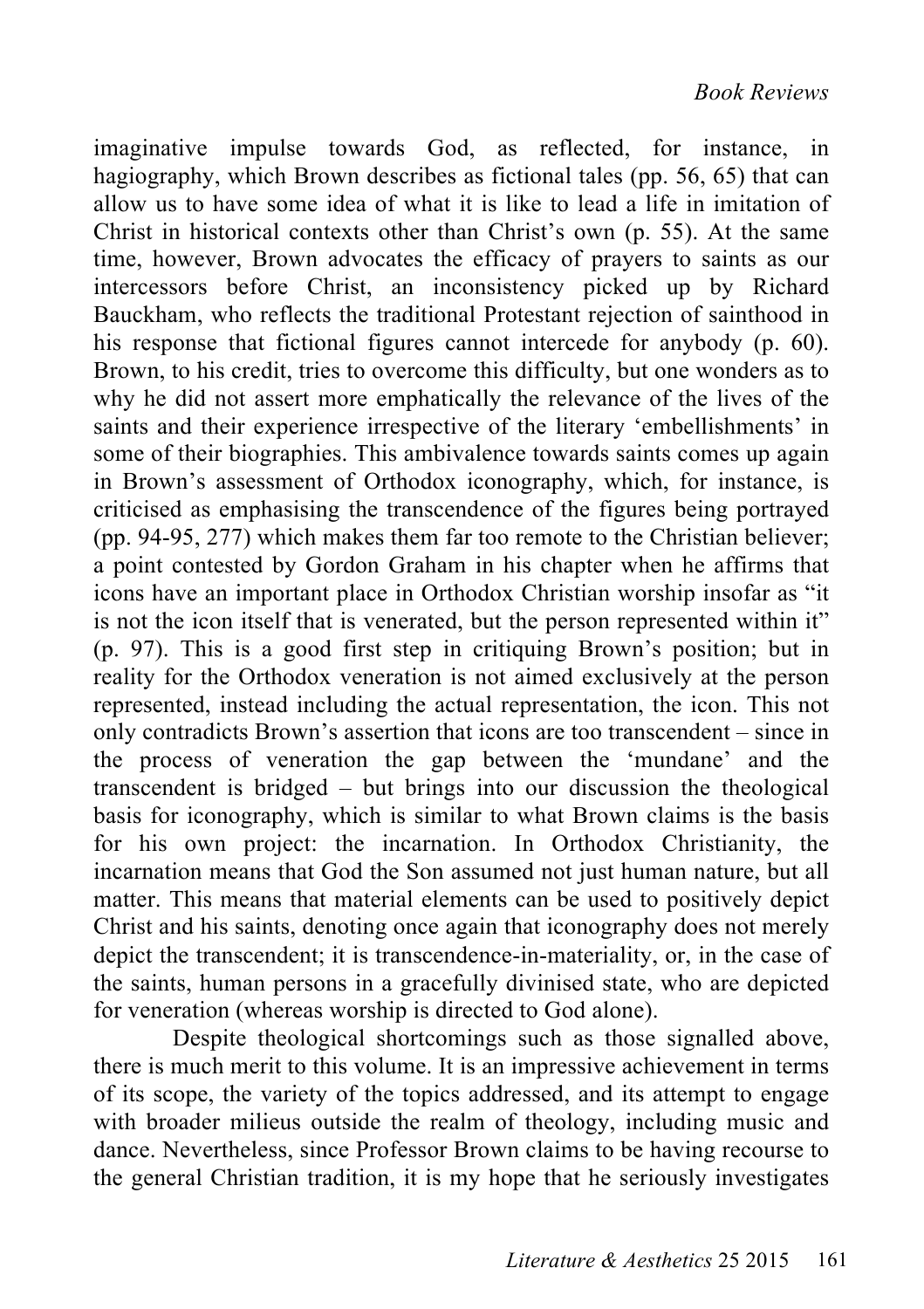## *Book Reviews*

other areas of this tradition and experience, such as those of the Orthodox churches of all colours. Such an enlarged investigation might fill in some of the gaps in his narrative, and help him in his commendable effort to present a fuller account of Christianity for its positive engagement with art and culture.

> Mario Baghos St Andrew's Greek Orthodox Theological College

David Werther and Mark D. Linville, editors, *Philosophy and the Christian Worldview: Analysis, Assessment and Development* (London, Bloomsbury, 2014); pp.  $xiv + 274$ ; ISBN 978-1-6235-6765-5.

This book was supposed to provide a justification for theistic – and particularly Christian – exclusivism. The introduction states as much, rightly noting that seriously examining religious claims is to accord them respect, and also taunts Religious Studies scholars and their supposedly pluralistic tendencies (pp. 1-5). The book aims to examine various religious claims and systems, in order to "determine which, if any is right" (p. 7). It is inexplicable, then, that the vast majority of the book's chapters do not even attempt to prove the truth of theism, let alone Christian theism, while the more relevant chapters offer nothing convincing to support the exclusivist view. Though suffering from a lack of quality references, the first chapter, by Keith Yandell, successfully argues that philosophy of religion is possible, and even worthwhile. This should be uncontroversial, so long as the focus lies with scientific and historical claims.

Problems accumulate with the second chapter, by Harold Netland, whose piece on religious pluralism is tainted by his "thinking carefully" about religious diversity in ways disciplined by the witness of Scripture" (p. 25). His claim that religious pluralism's rejection of certain aspects of various religions should count against its plausibility (p. 39) is supremely illogical; 'false aspects' would be expected, as all traditions would perceive 'the Real' differently. Netland fails to overcome the problems associated with religious diversity by outlining a case for Christian theism, only mentioning that Yandell's work gives good reasons to believe, without stating what they are (p. 45). In the third chapter, Paul Copan aims to explain why theism is preferable to naturalism, while acknowledging that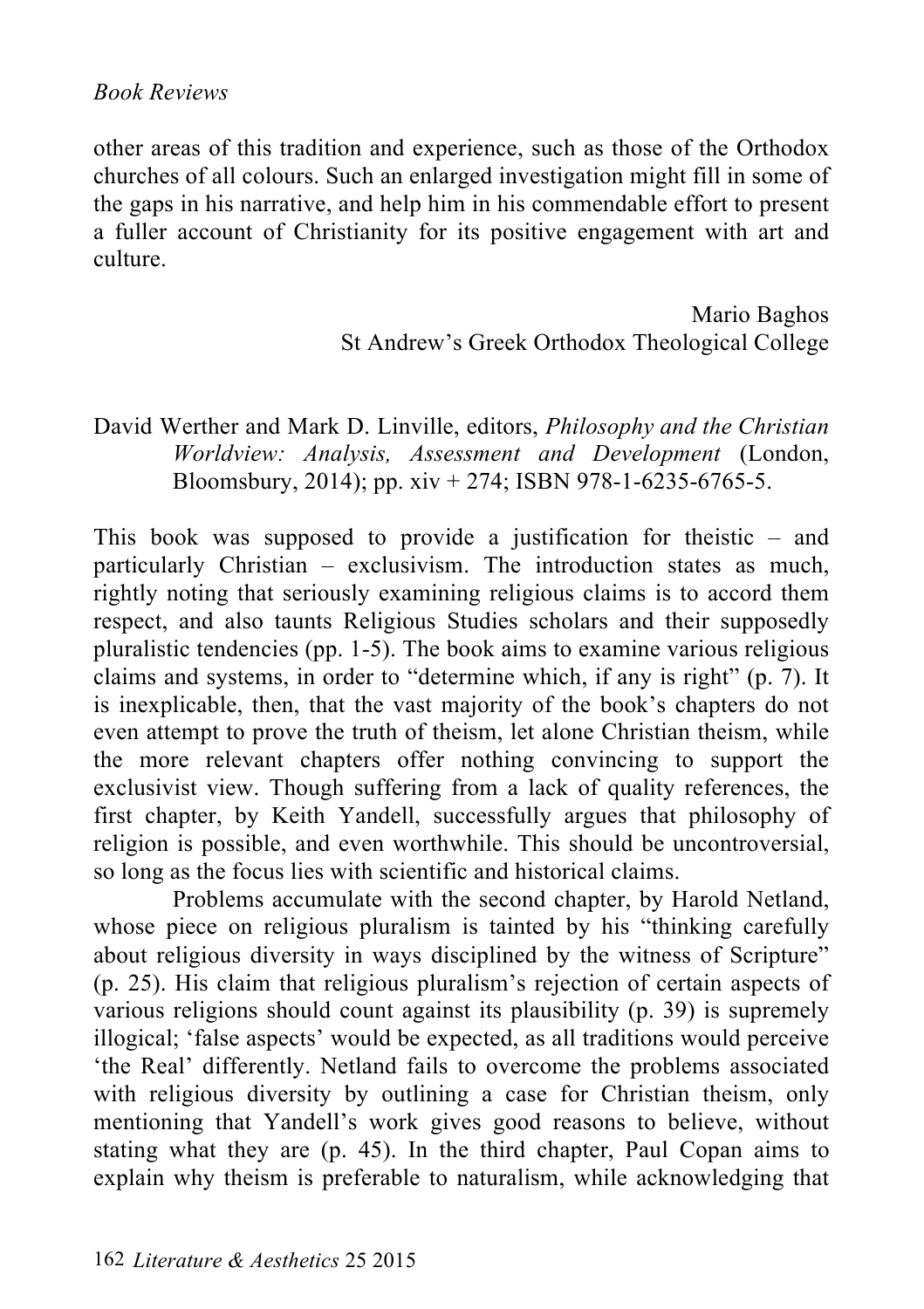he could have contrasted theism's greater explanatory power over alternatives such as pantheism (p. 50), which would have made for a more interesting essay. Copan's ignorance is evident with such choice quotations as "non-theistic "religious" alternatives like Buddhism…" (p. 51) and his supposing that the naturalist must overcome "monumental hurdles" such as *creatio ex nihilo* and the existence of an objective morality (p. 53). While his theistic/naturalistic comparison fails, far more disappointing is Copan's failure to show that Christian theism, or even theism, is more preferable over non-naturalistic alternatives.

The following four chapters on epistemology are occasionally defensive and do not actually attempt to argue for the likelihood of the Christian worldview. Of note is Charles Taliaferro's correct claim that theistic religious experiences can be found among Muslims and other theists, and that some of the differences with such experiences may be "less radical than they first appear" (p. 104), which not only overlooks the primary purpose of the book, but counters it. The eighth chapter, by Linville, merely outlines his personal preference for Christian morality, failing to demonstrate that it is logically or evidentially preferable. In the following chapter on the evidential argument from evil, Michael Peterson does better in alluding to Bayesian and probabilistic methods (p. 191), but offers no good evidence to support the likelihood of any reason God may have to permit gratuitous suffering, and (once again) does not at all argue for theism or Christianity. Paul Reasoner's interesting and worthwhile chapter, which highlights some similarities between Christianity and Confucianism, seems out of place in this volume; perhaps an editing mistake.

The eleventh chapter, by William Hasker, tackles the important issue of substance dualism. Recognising that the concept is commonly rejected by leading philosophers of mind (p. 215), Hasker only truly argues for its possibility, rather than its probability (p. 219). Such fallacious appeals to possibility are common in Philosophy of Religion, as evidenced by Noel Hendrickson's proceeding chapter on free will. Hendrickson commendably acknowledges that with all the discussion about free will, it is oft given a 'free pass', with few discussing the evidence for its very existence, and he further doubts that there can be decisive evidence for it (pp. 241-242). Suffering from some illogical reasoning (such as the appeal to simplicity), this chapter makes no attempt to argue for theism/Christianity, and even notes the importance of the concept to many